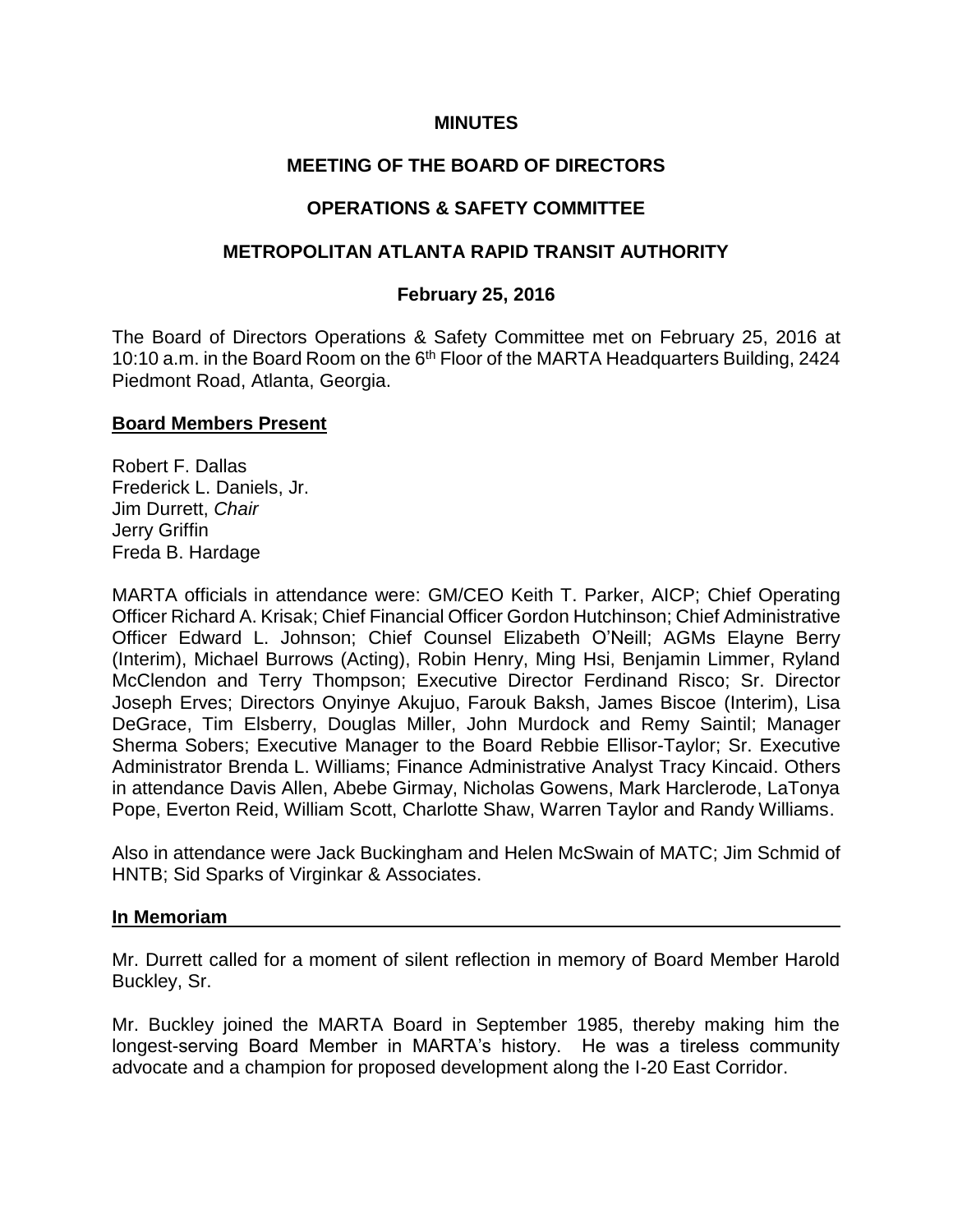## **Consent Agenda**

a) Approval of the January 28, 2016 Operations & Safety Committee Meeting Minutes

On motion by Mr. Daniels seconded by Mrs. Hardage, the consent agenda was unanimously approved with a vote 5 to 0, with 5 members present.

#### **Individual Agenda**

## **Resolution Authorizing Modification of Letter of Agreement Number L31944, Procurement of Restroom Monitoring and Maintenance Services**

Mr. Saintil presented this resolution for Board of Directors' approval authorizing the General Manager/CEO or his delegate to amend the Restroom Monitoring and Repair Services Agreement with Public Facilities & Services, Inc. (PFS), Letter of Agreement Number L31994, to increase the value of the Agreement by an amount up to \$164,624.26.

On motion by Mr. Daniels seconded by Mr. Dallas, the resolution was unanimously approved by a vote of 5 to 0, with 5 members present.

## **Resolution Authorizing Award of a Sole Source Contract for the Procurement of Maintenance and Support Services for the Radio Communications System, Request for Proposal Number P36756**

Mr. Taylor presented this resolution for Board of Directors' approval authorizing the General Manager/CEO or his delegate to enter into a Sole Source Contract with Motorola Solutions, Inc. for the procurement of Maintenance and Support Services for the Radio Communications System in the amount of \$1,010,328.11.

Mr. Dallas asked about interoperability with other jurisdictions.

Mr. Taylor said the upgrade will give MARTA interoperability with local jurisdictions.

- Mr. Daniels asked if that is the standard system.
- Mr. Taylor said yes, it is the standard for all jurisdictions.
- Mr. Daniels asked if the Radio Communications System is for MARTA Police only.
- Mr. Taylor said this contract is for systemwide maintenance and support.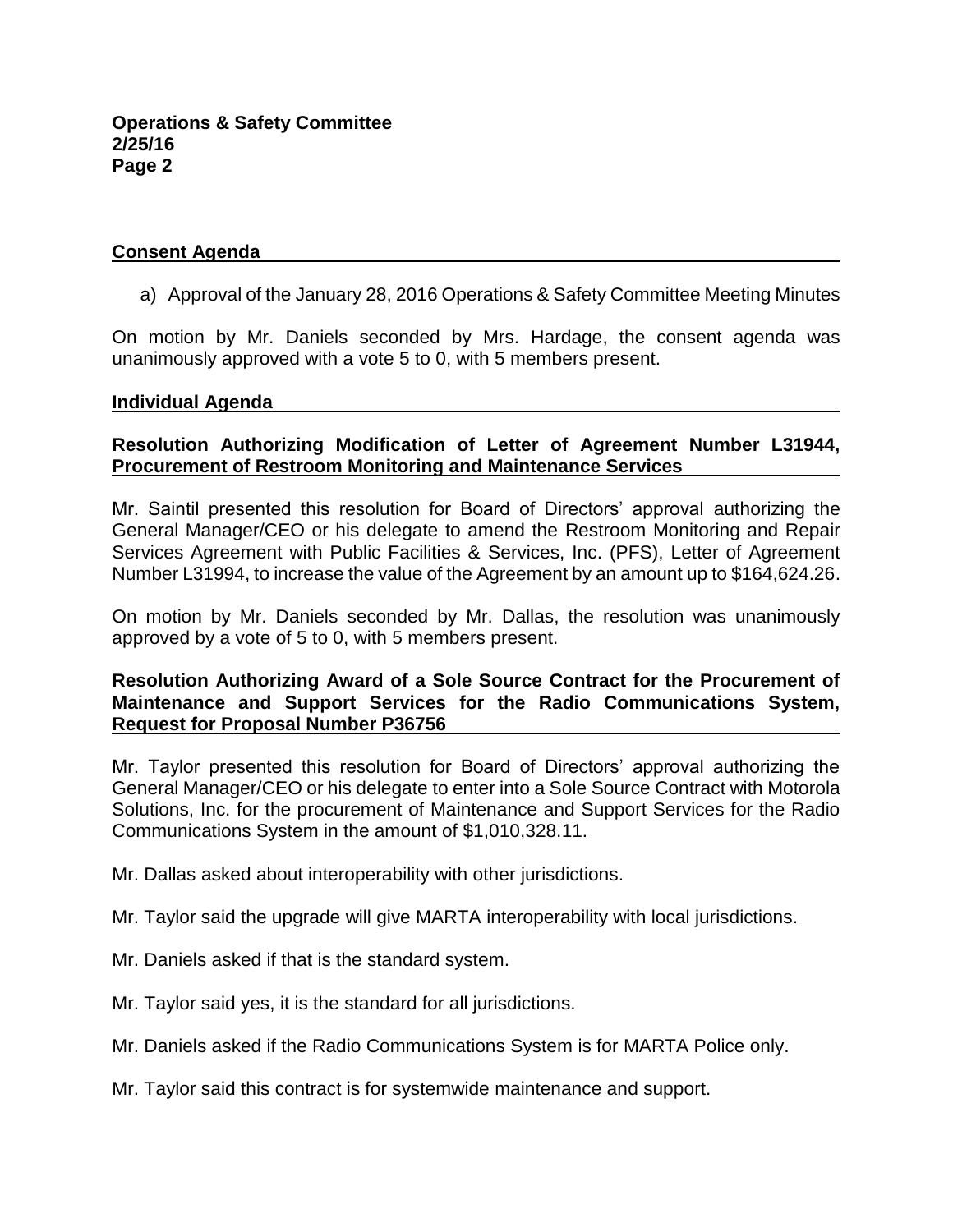## **Operations & Safety Committee 2/25/16 Page 3**

Mr. Daniels asked if this will clear up the issues with paratransit communications.

Mr. Taylor said this will ensure operating units and networks are working properly.

Mr. Daniels asked if equipment is being procured.

Mr. Taylor said this procurement is for maintenance and support only.

Mr. Griffin asked if the bus cameras are a part of the Motorola system.

Mr. Taylor said no, radios only.

Mr. Parker said the concern with sole source contracts is price gouging; fortunately, this price is relatively fair.

Mr. Daniels asked if this will be an upgrade to digital.

Mr. Taylor said yes.

On motion by Mr. Griffin seconded by Mrs. Hardage, the resolution was unanimously approved by a vote of 5 to 0, with 5 members present.

# **Resolution Authorizing Award of a Contract for the Procurement of Systemwide UPS Replacement, CP B28939**

Mr. Elsberry presented this resolution for Board of Directors' approval authorizing the General Manager/CEO or his delegate to award a contract for the procurement of Systemwide Uninterruptible Power Supply (UPS) Replacement, to Cleveland Electric Company, in the amount of \$21,626,224.80.

Mr. Dallas asked what other UPS work has Cleveland Electric done.

Mr. Elsberry said Cleveland Electric does a lot of electrical work. The actual UPS systems are brands like Mitsubishi and Toshiba.

Mr. Dallas asked if staff is confident in their abilities.

Mr. Elsberry said yes.